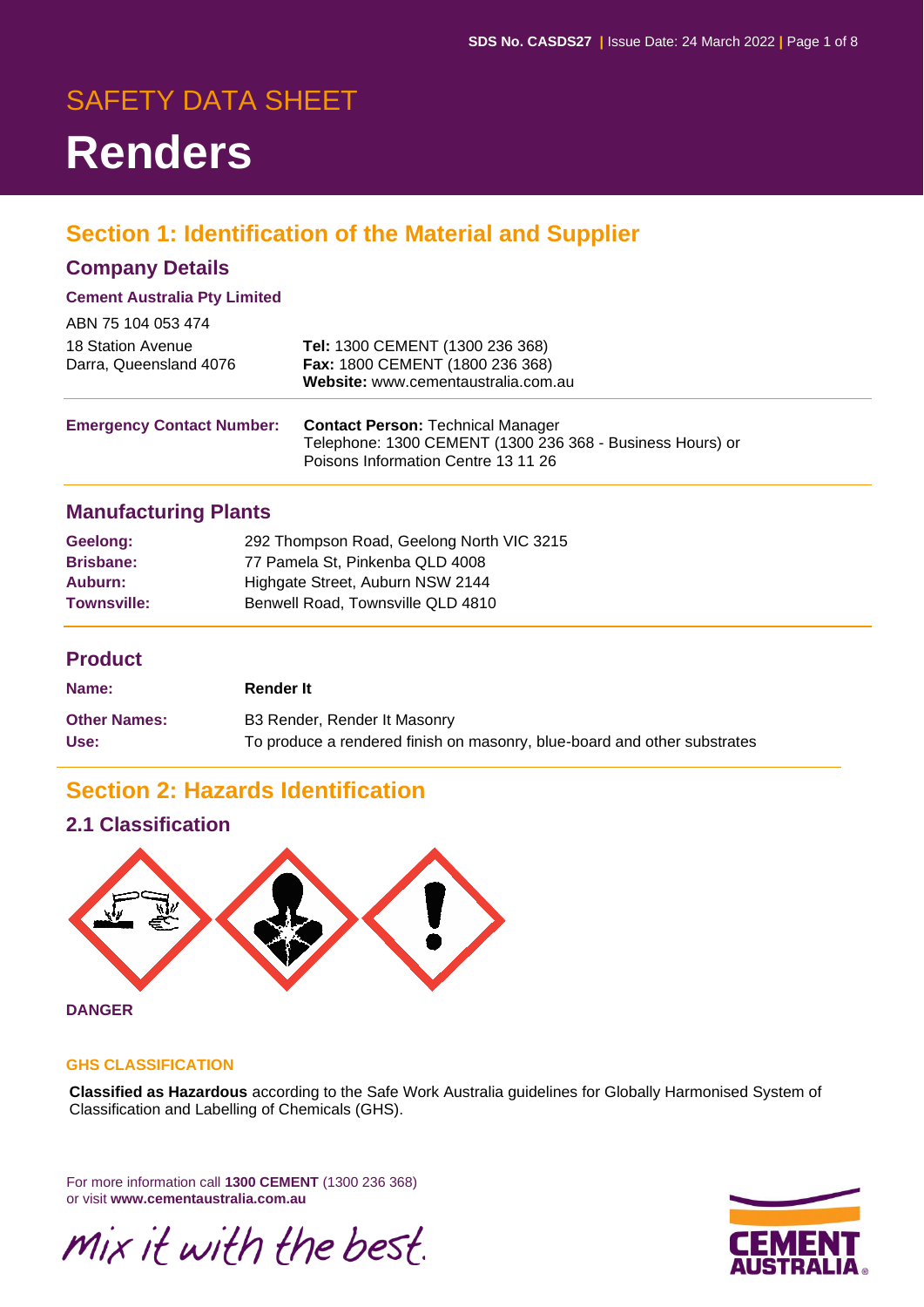**Not classified as Dangerous Goods** according to the Australian Code for the Transport of Dangerous Goods by Road and Rail. (7th edition)

This product is classified as hazardous according to Safe Work Australia criteria. Not classified as a dangerous good by the criteria of the ADG code, IMDG or IATA.

#### **Hazard Class and Category**

**Skin Corrosion/Irritation: Category 2 Serious Eye Damage / Eye Irritation: Category 1 Specific Target Organ Systemic Toxicity (Single Exposure): Category 3 Specific Target Organ Systemic Toxicity (Repeated Exposure): Category 2 Carcinogenicity: Category 1A**

#### **2.2 GHS Label elements**

**Pictograms and Signal Words**



**DANGER**

#### **Hazard Statement(s)**

| H <sub>315</sub> | Causes skin irritation.                                                        |
|------------------|--------------------------------------------------------------------------------|
| H318             | Causes serious eye damage.                                                     |
| H <sub>335</sub> | May cause respiratory irritation.                                              |
| H373             | May cause damage to organs through prolonged or repeated exposure.             |
| H <sub>350</sub> | May cause silicosis-induced lung cancer through inhalation of airborne silica. |
|                  |                                                                                |

#### **Prevention Statement(s)**

| P101             | If medical advice is needed, have product container or label at hand.                                                                                    |
|------------------|----------------------------------------------------------------------------------------------------------------------------------------------------------|
| P202             | Do not handle until all safety precautions have been read and understood.                                                                                |
| P <sub>103</sub> | Read label before use.                                                                                                                                   |
| $P260 + P261$    | Do not breathe dust. Avoid breathing dust.                                                                                                               |
| P <sub>264</sub> | Wash any skin exposed to the product thoroughly after handling. Do not touch eyes until<br>hands are thoroughly washed clean of material.                |
| P271             | Use only outdoors or in a well-ventilated area.                                                                                                          |
| P280             | Wear protective gloves in accordance with AS2161. Nitrile gloves of 8mil thickness. Wear<br>dust proof eye protection in accordance with (AS/NZS1337.1). |

#### **Response Statement(s)**

| P305+P351+P338 | IF IN EYES: Immediately call POISON CENTRE 131126 or Doctor. Rinse cautiously with<br>water for several minutes. Remove contact lenses, if present and easy to do. Continue<br>rinsing. |
|----------------|-----------------------------------------------------------------------------------------------------------------------------------------------------------------------------------------|
| P337 + P313    | If eye irritation persists: Get medical advice/attention.                                                                                                                               |
| $P302 + P352$  | IF ON SKIN: Wash with plenty of soap and water.                                                                                                                                         |
| $P332 + P313$  | If skin irritation occurs: Get medical advice/attention.                                                                                                                                |

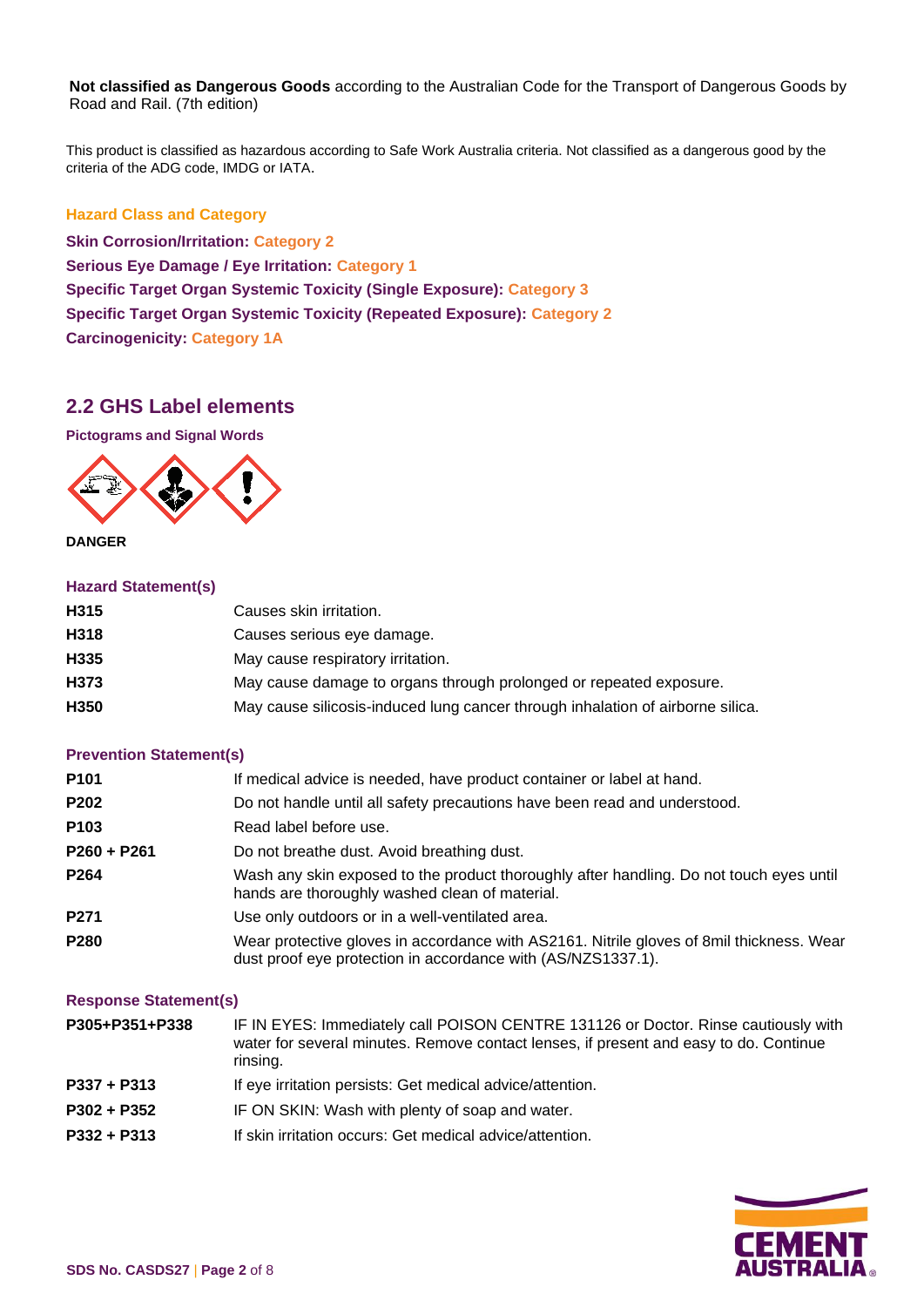| $P304 + P340 + P305$        | IF INHALED: Remove to fresh air and keep at rest in a position comfortable for breathing. |  |  |
|-----------------------------|-------------------------------------------------------------------------------------------|--|--|
| P310                        | Immediately call POISON CENTRE 131126 or Doctor if you feel unwell.                       |  |  |
| P321                        | Specific treatment is advised - see first aid instructions.                               |  |  |
| P362                        | Take off contaminated clothing and wash before re-use.                                    |  |  |
| <b>Storage Statement(s)</b> |                                                                                           |  |  |
| P403+P233                   | Store in a well-ventilated place. Keep container tightly closed.                          |  |  |
| P405                        | Keep container tightly closed. Store locked up.                                           |  |  |
|                             |                                                                                           |  |  |

#### **Disposal Statement(s)**

**P501** Dispose of unused contents in accordance with jurisdictional regulations.

### **2.3 Other hazards**

No information provided.

# **Section 3: Composition/Information on Ingredients**

The sand in this product is mainly crystalline silica and accounts for the high overall crystalline silica content. All significant constituents are listed below: Portland Cement consists of a crystalline mass manufactured from substances mined from the earth's crust. It contains trace amounts of naturally occurring but potentially hazardous chemical entities including metals such as chromium, nickel and crystalline silica.

| <b>Chemical Entity</b>                                     | <b>Proportion</b>      | <b>CAS Number</b> |
|------------------------------------------------------------|------------------------|-------------------|
| <b>Washed Sand containing:</b>                             | Up to 75%              |                   |
| Crystalline Silica (Quartz)                                | >95%                   | 14808-60-7        |
| Total respirable silica                                    | Below reporting limits | 14808-60-7        |
| Hexavalent Chromium Cr (VI)                                | $<$ 1 ppm              | 1333-82-0         |
| <b>Cement General Purpose or Blended</b><br>containing:    | Up to $30\%$           | 65997-15-1        |
| Ground Granulated Blast Furnace slag<br>(where applicable) | $8 - 80%$              | 65996-69-2        |
| Fly ash (where applicable)                                 | $8 - 50%$              | 68131-74-8        |
| Hexavalent Chromium Cr (VI)                                | $<$ 10 ppm             | 18540-29-9        |
| Crystalline Silica (Quartz) in ash                         | $<$ 1 up to 10%        | 14808-60-7        |
| Total respirable silica                                    | Below reporting limits | 14808-60-7        |
| <b>Hydrated Lime</b>                                       | Up to $5%$             | 1305-62-0         |
| <b>Polymeric Chemicals</b>                                 | Up to $5%$             |                   |
|                                                            |                        |                   |

### **Section 4: First Aid Measures**

**Swallowed:** Rinse mouth and lips with water. Do not induce vomiting. Give water to drink to dilute stomach contents. If symptoms persist, seek medical attention.

in the eye, always treat as above, and seek urgent medical attention.

**Eyes:** Flush thoroughly with flowing water for 15 minutes to remove all traces. If symptoms such as irritation or redness persist, seek medical attention. If wet material is splashed

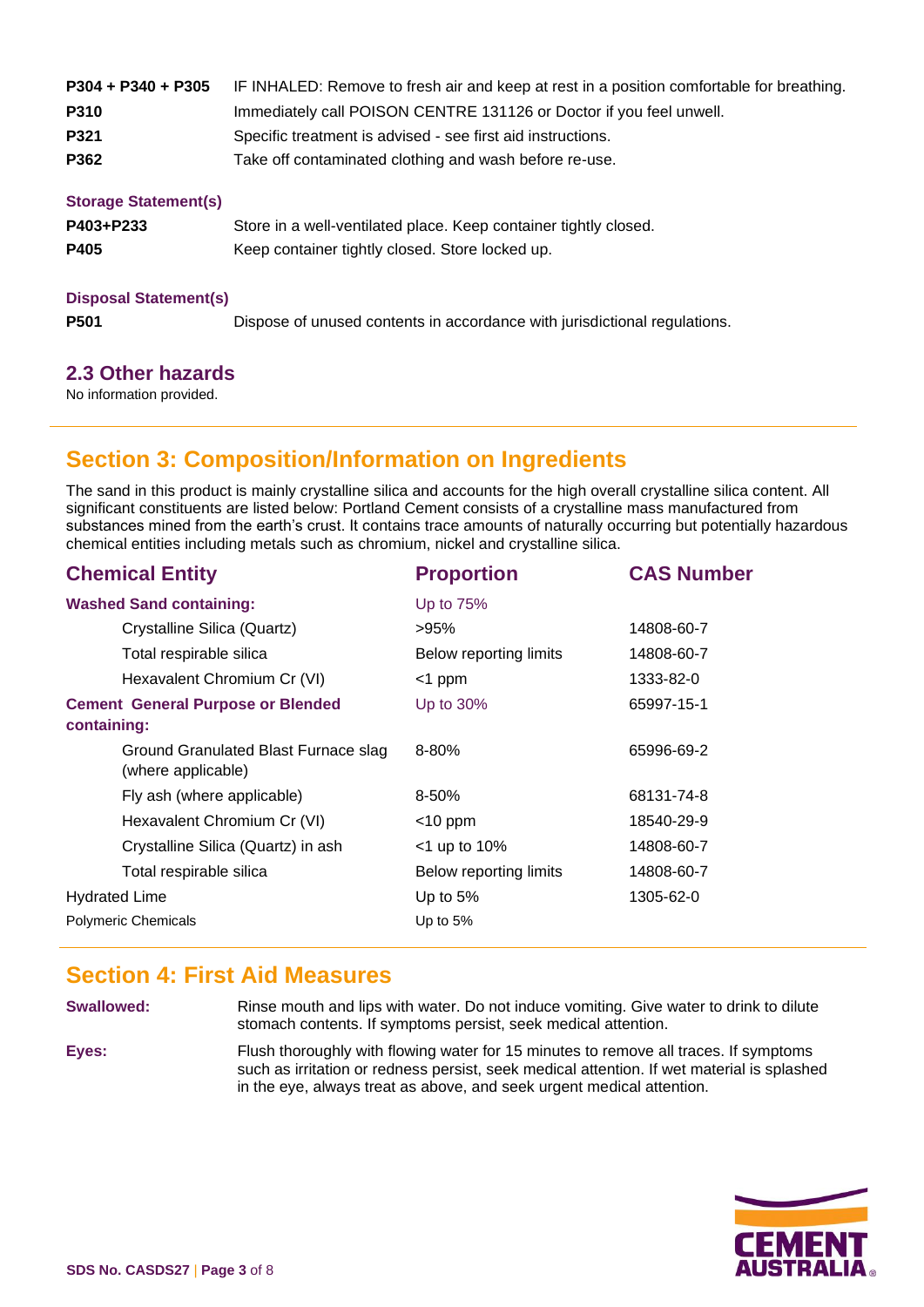| Skin:                        | Remove heavily contaminated clothing immediately. Wash off skin thoroughly with<br>water. Use a mild soap if available. Shower if necessary. Seek medical attention for<br>persistent irritation or burning of the skin.                                                                                                                                                                                                                                                |
|------------------------------|-------------------------------------------------------------------------------------------------------------------------------------------------------------------------------------------------------------------------------------------------------------------------------------------------------------------------------------------------------------------------------------------------------------------------------------------------------------------------|
| Inhalation:                  | Remove to fresh air, away from dusty area. If symptoms persist, seek medical attention.                                                                                                                                                                                                                                                                                                                                                                                 |
| <b>First Aid Facilities:</b> | Eye wash station. Washing facilities with running water.                                                                                                                                                                                                                                                                                                                                                                                                                |
| <b>Advice to Doctor:</b>     | Treat symptomatically. Wet cement burns to skin or eye may result in corrosive caustic<br>burns. Ingestion of significant amounts of cement dry or wet is unlikely. Do not induce<br>emesis or perform gastric lavage. Neutralization with acidic agents is not advised<br>because of increased risks of exothermic burns. Water/mineral oil soaks may aid in<br>removing hardened cement from the skin. Ophthalmological opinion should be sought<br>for ocular burns. |

# **Section 5: Fire Fighting Measures**

| <b>Fire/Explosion Hazard:</b>                                          | None           |
|------------------------------------------------------------------------|----------------|
| <b>Hazchem Code:</b>                                                   | None allocated |
| <b>Flammability:</b>                                                   | Not flammable  |
| <b>Extinguishing Media:</b>                                            | None required  |
| <b>Hazards from Combustion Products:</b>                               | <b>None</b>    |
| <b>Special Protective Precautions and equipment for fire fighters:</b> | None required  |

## **Section 6: Accidental Release Measures**

**Spills:** Spills are best cleaned up by vacuum device to avoid generating airborne dust. Recommendations on Exposure Control and Personal Protection should be followed during spill clean-up. Keep product out of storm water and sewer drains. Wetting during clean-up will cause formation of setting cement.

### **Section 7: Handling and Storage**

- **Handling:** When supplied in bags these need to be handled in accordance with manual handling Code of Practice. **Storage:** Protect from moisture to prevent hardening. Storage of product may be in concrete silos, steel
- bins, or plastic lined multi-ply paper bags.

### **Section 8: Exposure Controls/Personal Protection**

#### **Exposure standards**

Exposure to dust should be kept as low as practicable, and below the following OES.

**National Occupational Health & Safety Commission (NOHSC) Australia Occupational Exposure Standard:**

|                                 |           |       | TWA               |       | <b>STEL</b>       |
|---------------------------------|-----------|-------|-------------------|-------|-------------------|
| Ingredient                      | Reference | ppm   | mg/m <sup>3</sup> | ppm   | mq/m <sup>3</sup> |
| Crystalline silica (quartz)     | SWA (AUS) |       | 0.1               | $- -$ | --                |
| Respirable dust (≤7 microns)    |           | $-$   |                   |       |                   |
| Chromium (VI) compounds (as Cr) | SWA (AUS) | $- -$ | 0.05              | $- -$ | --                |
| <b>Portland Cement</b>          | SWA (AUS) | --    | 10                | $- -$ | --                |

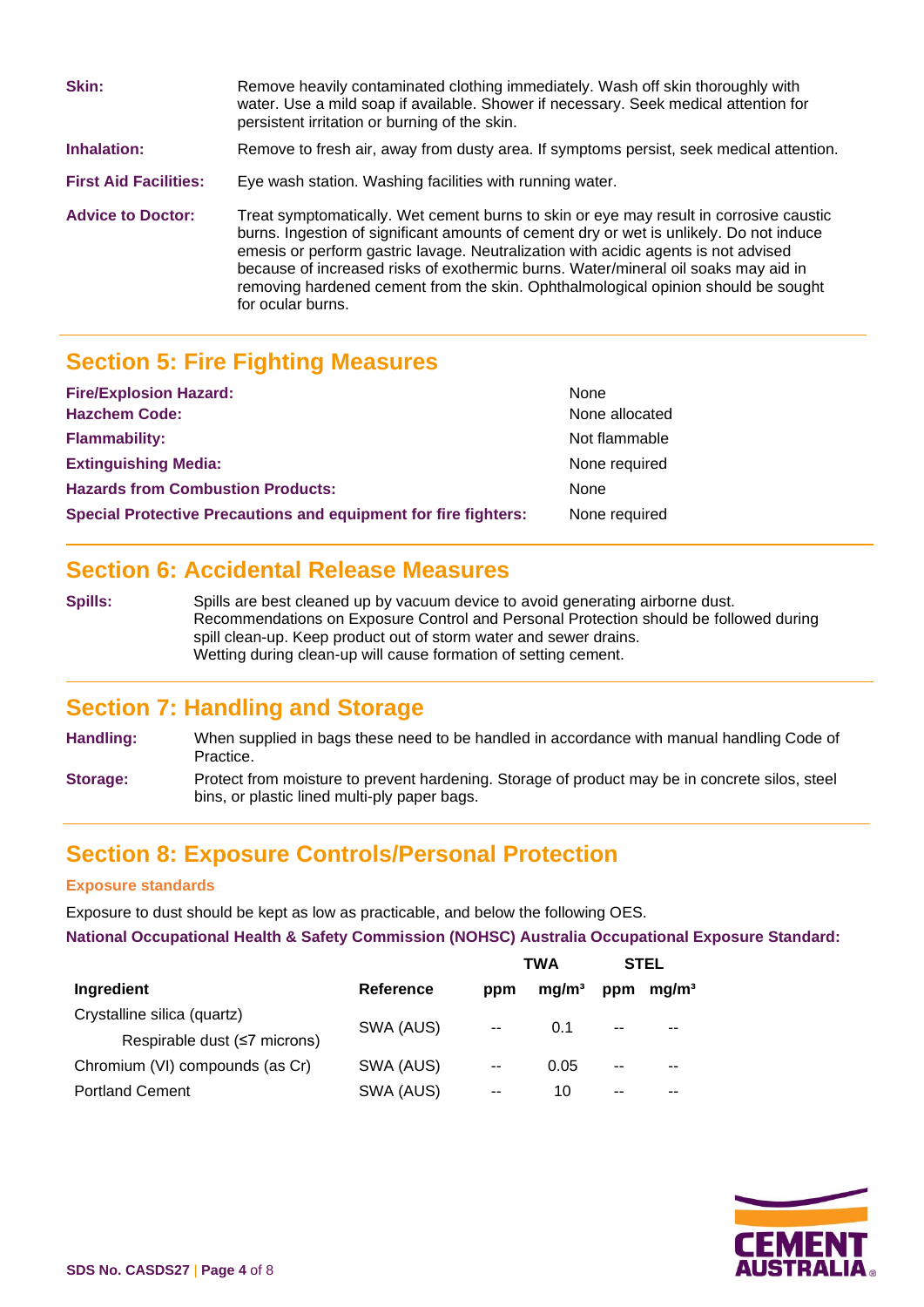### **8.2 Exposure controls**

#### **Engineering controls**

Avoid inhalation. Use in well ventilated areas. Where an inhalation risk exists, mechanical extraction ventilation is recommended. Maintain dust levels below the recommended exposure standard.

All work with dry product should be carried out in such a way as to minimise dust generation and exposure to dust. When handling dry, use local mechanical ventilation or extraction in areas where dust could escape into the work environment. For handling of individual bags, follow instructions below if no local exhaust ventilation is available. Local dust extraction and collection may be used, if necessary, to control airborne dust levels. Work areas should be cleaned regularly.

#### **Personal Protection**

When handling wet-mix wear rubber boots. PPE should be changed regularly, with skin washed and completely dried to prevent cement particles from being trapped inside gloves or boots. Clothing / overalls should also be changed regularly after exposure to cement to prevent prolonged skin contact with wet cement. It is recommended that tape or similar is used to close off glove and boot openings

#### **PPE**

| Skin:               | Minimise contact. When handling dry or wet mortar, wet concrete, or grout, personnel should<br>wear protective clothing and impervious footwear, and gloves such as PVC (see Australian<br>and New Zealand Standards AS/NZS 4501 and AS 2161). Never kneel in wet product or allow<br>extended contact of skin with wet cement.                 |
|---------------------|-------------------------------------------------------------------------------------------------------------------------------------------------------------------------------------------------------------------------------------------------------------------------------------------------------------------------------------------------|
|                     | Remove clothing which has become contaminated with wet or dry product to avoid prolonged<br>contact with the skin. If wet product gets into boots, remove socks and boots immediately and<br>wash skin thoroughly. Wash work clothes regularly. To avoid contamination of face and lips<br>and ingestion, wash hands before eating, or smoking. |
| Eyes:               | Splash resistant safety Glasses with side shields or safety goggles (AS/NZ 1336) or a face<br>shield should be worn to ensure all contact with eyes is avoided.                                                                                                                                                                                 |
| <b>Respiratory:</b> | Where an inhalation risk exists, wear a Class P1 (Particulate) respirator. At high dust levels,<br>wear an Air-line respirator or a Full-face Class P3 (Particulate) respirator                                                                                                                                                                 |

# **Section 9: Physical and Chemical Properties**

| Appearance:                   | A grey to off white sandy mixture of fine and coarse solid particles                     |
|-------------------------------|------------------------------------------------------------------------------------------|
| Odour:                        | No distinctive odour                                                                     |
| <b>Boiling/Melting Point:</b> | Melting point $>1200$ <sup>o</sup> C                                                     |
| <b>Vapour Pressure:</b>       | Not applicable                                                                           |
| <b>Specific Gravity:</b>      | 2.75                                                                                     |
| <b>Flash Point:</b>           | Not applicable                                                                           |
| <b>Flammability Limits:</b>   | Not applicable                                                                           |
| <b>Solubility In Water:</b>   | Slight, reacts on mixing with water forming an alkaline (caustic) solution ( $pH > 11$ ) |
| <b>Particle Size:</b>         | Up to 30% of the fresh dry material may be respirable (below 10 microns)                 |

### **Section 10: Stability and Reactivity**

Renders is stable, compatible with most other building materials, will not decompose into hazardous by-products and does not polymerise.

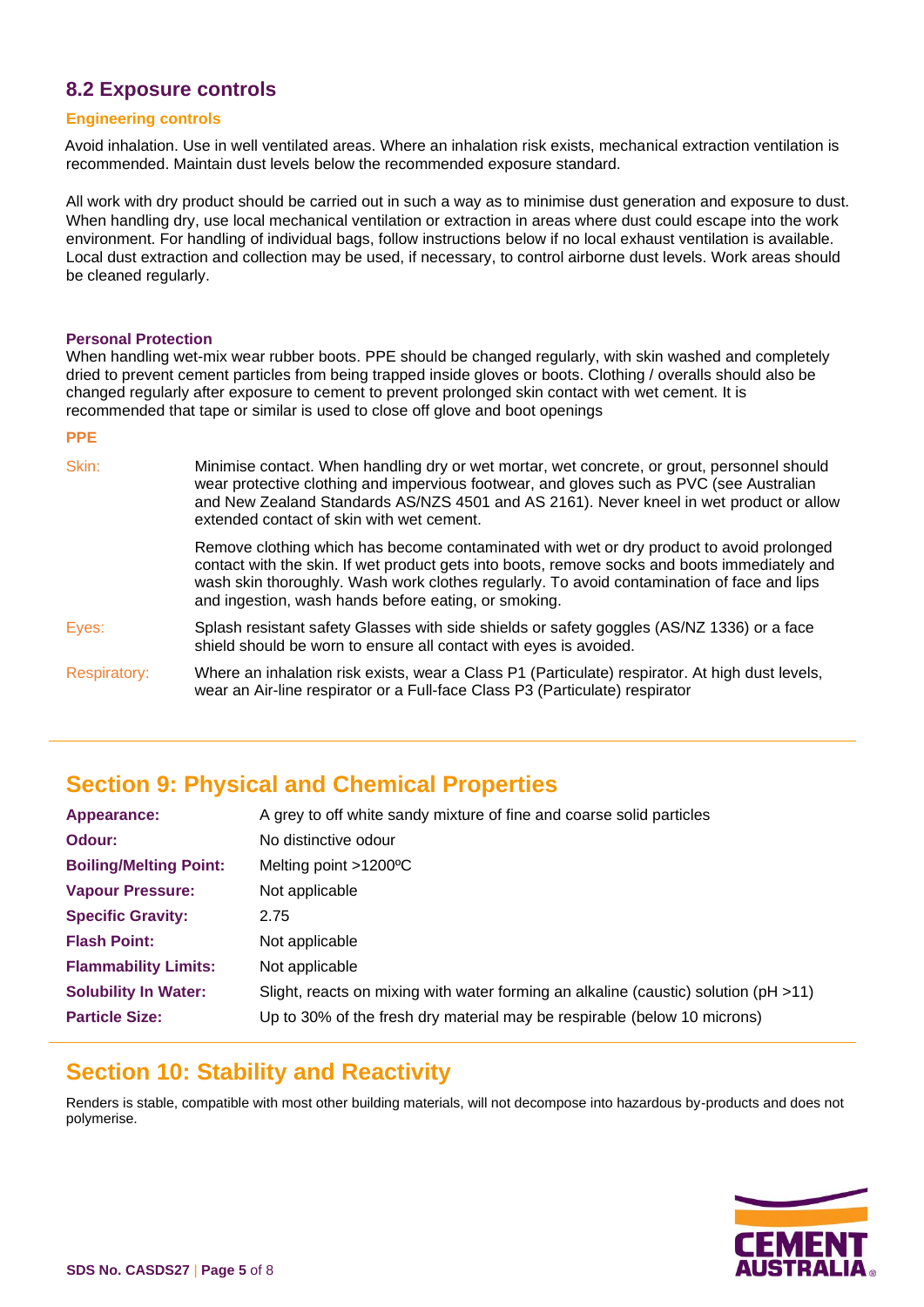| <b>Chemical Stability:</b>               | Chemically stable                                                                                                                                                                                               |
|------------------------------------------|-----------------------------------------------------------------------------------------------------------------------------------------------------------------------------------------------------------------|
| <b>Conditions to Avoid:</b>              | Keep free of moisture during storage                                                                                                                                                                            |
| <b>Incompatible Materials:</b>           | Incompatible with oxidising agents (e.g. hypochlorite), ethanol, acids<br>(e.g. hydrofluoric acid) and interhalogens (e.g. chlorine trifluoride).<br>Water contact may increase product temperature 2°C to 3°C. |
| <b>Hazardous Decomposition Products:</b> | May evolve toxic gases if heated to decomposition.                                                                                                                                                              |
| <b>Hazardous Reactions:</b>              | Polymerization is not expected to occur                                                                                                                                                                         |

# **Section 11: Toxicological Information**

There is no direct toxicological data on this product. Health effects information is based on reported effects in use from overseas and Australian reports on mixtures of Portland Cements and sand.

### **Short Term (Acute) Exposure**

| <b>Swallowed:</b> | Unlikely under normal industrial use. May cause nausea, stomach cramps and<br>constipation.                                                                                                                                                                                                                                                                                                                                  |
|-------------------|------------------------------------------------------------------------------------------------------------------------------------------------------------------------------------------------------------------------------------------------------------------------------------------------------------------------------------------------------------------------------------------------------------------------------|
| Eyes:             | Irritating and corrosive to the eyes and may cause alkaline burns. Dust is irritating to<br>the eyes. Exposure to dust may aggravate existing eye irritations.                                                                                                                                                                                                                                                               |
| Skin:             | Dust is irritating and drying to the skin. Direct contact with wet product may cause<br>serious skin burns. Within 12 to 48 hours (after one to six-hour exposures) possible<br>first, second- or third-degree burns may occur. There may be no obvious pain at the<br>time of the exposure. Chronic skin disorders may be aggravated by exposure to dust<br>or contact with wet product due to presence of Portland Cement. |
| Inhalation:       | Dust is irritating to the nose, throat and respiratory tract causing coughing and<br>sneezing. Pre-existing upper respiratory and lung diseases including asthma and<br>bronchitis may be aggravated.                                                                                                                                                                                                                        |

### **Long Term (Chronic) Exposure**

**Eyes:** Dust may cause irritation and inflammation of the cornea.

- **Skin:** Repeated contact causes irritation and drying of the skin and can result in skin reddening and skin rash (dermatitis) due to presence of Portland cement. Over time this may become chronic and can also become infected. Persons who are allergic to chromium may develop an allergic dermatitis which aggravates the irritant effects and this combination can lead to chronic cement dermatitis and serious disability particularly affecting the hands.
- **Inhalation:** Repeated exposure to the dust may result in increased nasal and respiratory secretions and coughing. Inflammation of lining tissue of the respiratory system may follow repeated exposure to high levels of dust with increased risk of bronchitis and pneumonia.

Repeated and prolonged exposure to dust levels which exceed the OES for crystalline silica (see above) may occur. This can cause bronchitis, and silicosis (scarring of the lung). Long term overexposure to respirable crystalline silica dust may increase the risk of other irreversible and serious disorders including scleroderma (a disease affecting the connective tissue of the skin, joints, blood vessels and internal organs).

This product contains crystalline silica which is classified as carcinogenic to humans (IARC Group 1). However, there is enough information to conclude that the relative risk of lung cancer is increased in persons with silicosis. Therefore, preventing the onset of silicosis will also reduce the cancer risk. Hexavalent chromium compounds are also classified as carcinogenic to humans (IARC Group 1). However due to the

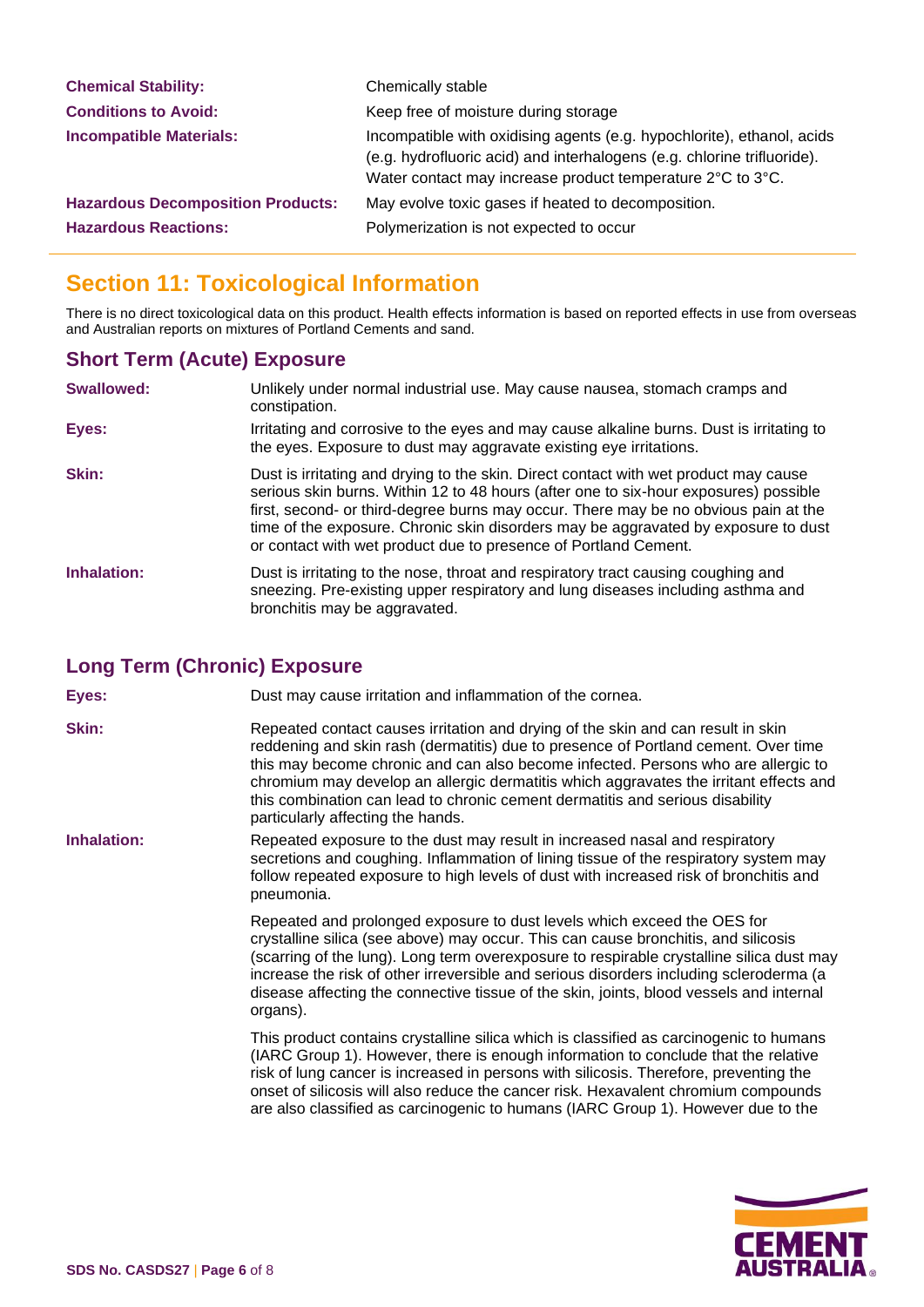# **Section 12: Ecological Information**

**Ecotoxicity:** Unlikely to have a negative impact on plant life or animals. **Persistence and Degradability:** Product is persistent and would have a low degradability. **Mobility:** A low mobility would be expected in a landfill situation.

# **Section 13: Disposal Considerations**

Renders can be treated as a common waste for disposal or dumped into a landfill site, in accordance with local authority guidelines.

Keep material out of storm water and sewer drains.

Measures should be taken to prevent dust generation during disposal, and exposure and personal precautions should be observed (see above)

# **Section 14: Transport Information**

Transportation is done in bulk or bag form by Ship, Rail and Road.

| <b>UN Number:</b>                    | None allocated                      |
|--------------------------------------|-------------------------------------|
| <b>Proper Shipping Name:</b>         | None allocated                      |
| <b>Class and Subsidiary Risk:</b>    | None allocated                      |
| <b>Packing Group:</b>                | None allocated                      |
| <b>Special precautions for user:</b> | Avoid generating and breathing dust |
| <b>Hazchem Code:</b>                 | None allocated                      |
|                                      |                                     |

# **Section 15: Regulatory Information**

Render It is not classified as Dangerous Goods.

#### **Safety, health and environmental regulations/legislation specific for the substance or mixture**

Poison schedule A poison schedule number has not been allocated to this product using the criteria in the Standard for the Uniform Scheduling of Medicines and Poisons (SUSMP).

### **Section 16: Other Information**

**For further information on this product contact: Telephone:** 1300 CEMENT (1300 236 368 - Business Hours) **Facsimile:** 1800 CEMENT (1800 236 368)

**Previous Edition and edits made:** 

**2020** – Format updates

**2022** – Format updates

**Next Review Date for this MSDS: 31 December 2026.**